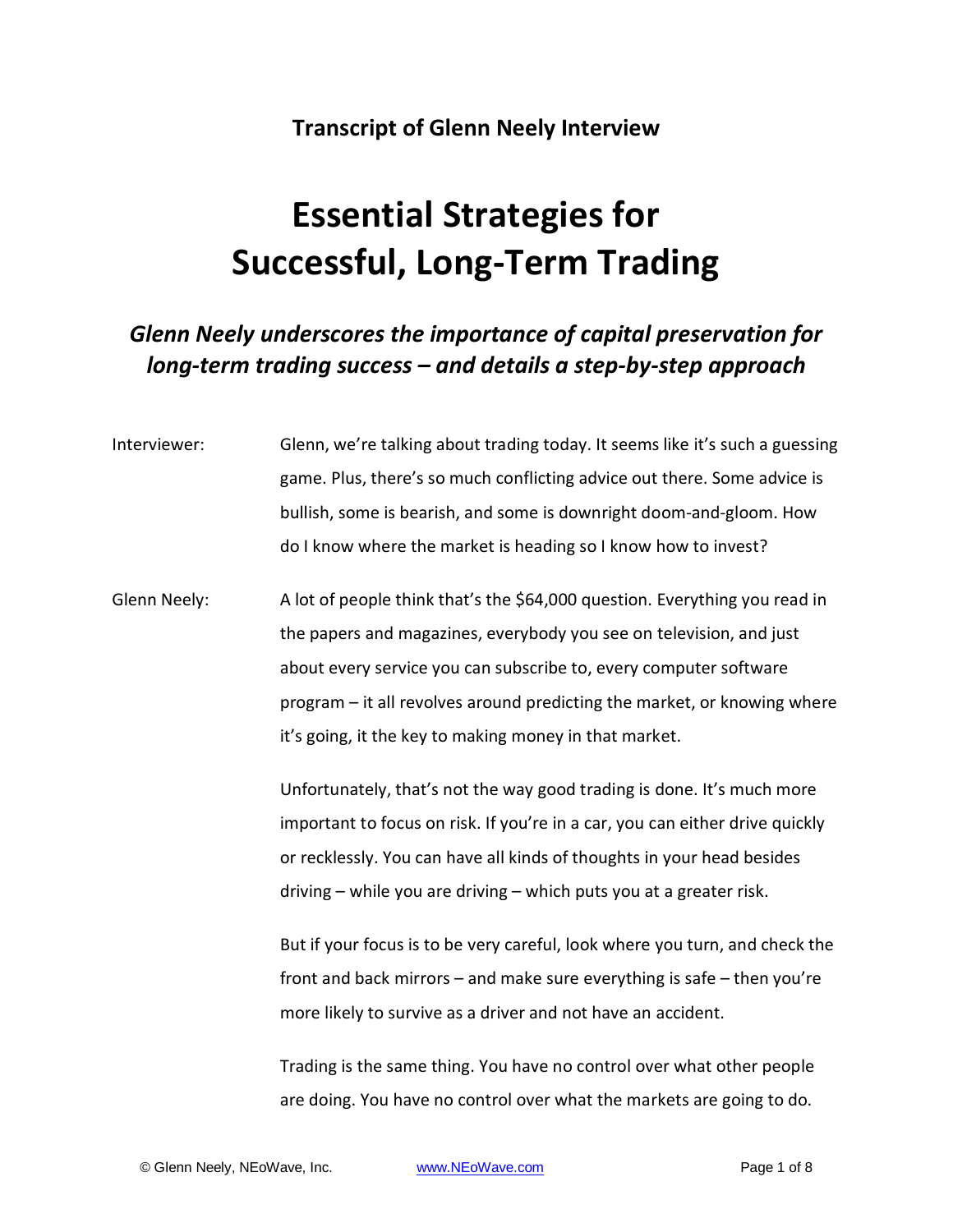The only thing you actually have control over is how much risk you take on the trade and whether you get in or don't get in. Everything else is up in the air.

To get into a position with the belief that you know what the future holds is the wrong focus. It's like looking at the end of the rainbow and not looking at the fact you're in a boat about to go over the edge of a waterfall! It's a daydreamer kind of process that is not relevant to how success is achieved in the trading world.

It's not necessarily exciting or something that most people quite understand. It took me at least 15, if not 20, years in the business to finally start to realize and understand the concept that *it's not about what I believe is going to happen*. *It's about what I can make sure I don't lose.* Because, simply put, you're never going to be right all the time when trading.

Interviewer: It's not about predicting a future and trying to beat where the market is heading. I like your car analogy. Where am I right now? I'm driving and looking around and being safe. Part of being safe is managing the risk. Glenn, what does "managing the risk" look like to you?

Glenn Neely: For the fund that I manage and for my personal account, I always try to keep risk at 1% per trade. Very rarely I might go to 1.5% to 2% in extremely rare circumstances and when I'm extremely certain about what's going to happen because the Wave structure is extremely clear, which doesn't happen too often.

> Normally I keep risk at 1%. Let's say I position myself for a market advance. It's not necessarily whether I think it or not. It's just whether I'm positioned for an advance or a decline. If I'm positioned for an advance, that means I'm long the market, and I have a stop. Let's say that in a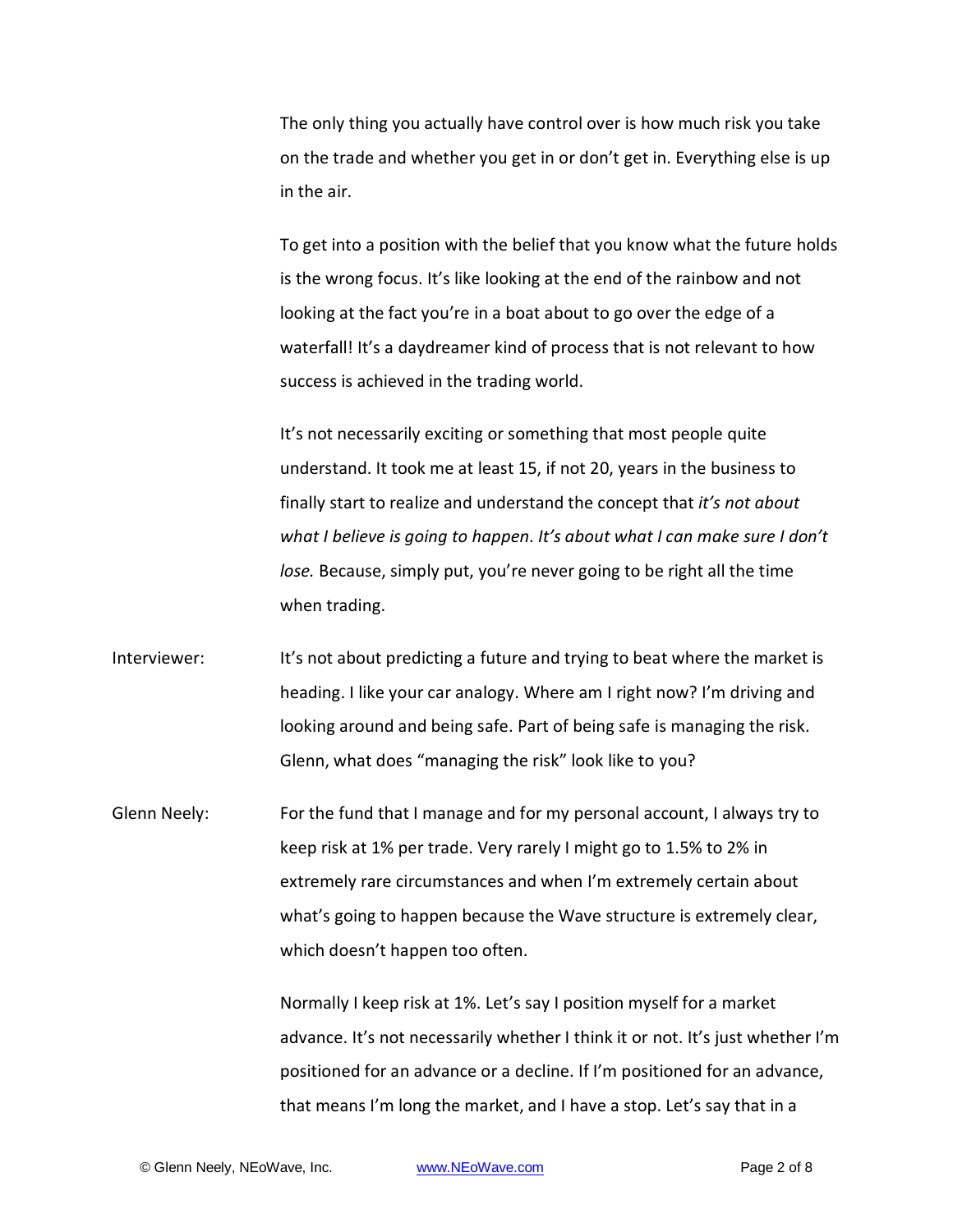\$100,000 account I risk \$1,000. If I get stopped out, then I just lost \$1,000. If I immediately go short and take another 1% risk in the other direction and the trend is actually down, then I might make \$3,000, \$4,000, \$5,000 or \$10,000 if it really is a down trend. That makes up for the loss on the other trade. I didn't necessarily have to predict anything. I was just positioned one way that didn't work and another way that did work.

- Interviewer: I like that you're taking about minimal risk. If I want to make a lot of money on a particular trade – and I risk too much and lose it – then that's a big deal.
- Glenn Neely: It's extremely hard to make up for any big losses. Let's say you lose 50%. You have to make back 100% to get back to break even. Your primary focus needs to be on not losing a lot of money when you're wrong. Since you don't really control the direction the market goes, the only thing you do control is how much you risk on a trade.

Unfortunately, most people get into a market and believe it's going in a particular direction. Let's say you're bullish. You get in and the market goes down and stops you out. Then you buy back in again because you think the trend is up. You get in and it stops you out again.

You keep doing this over and over again. It's your *belief* that is causing you to lose over and over, not the market behavior, which is going the other direction. It's your belief in what the future holds that blinds you into ignoring reality.

Interviewer: When I get myself into that type of situation, it's almost like being in Las Vegas at the roulette wheel. It's not pretty. It's not an objective trade. At that point you're just spinning.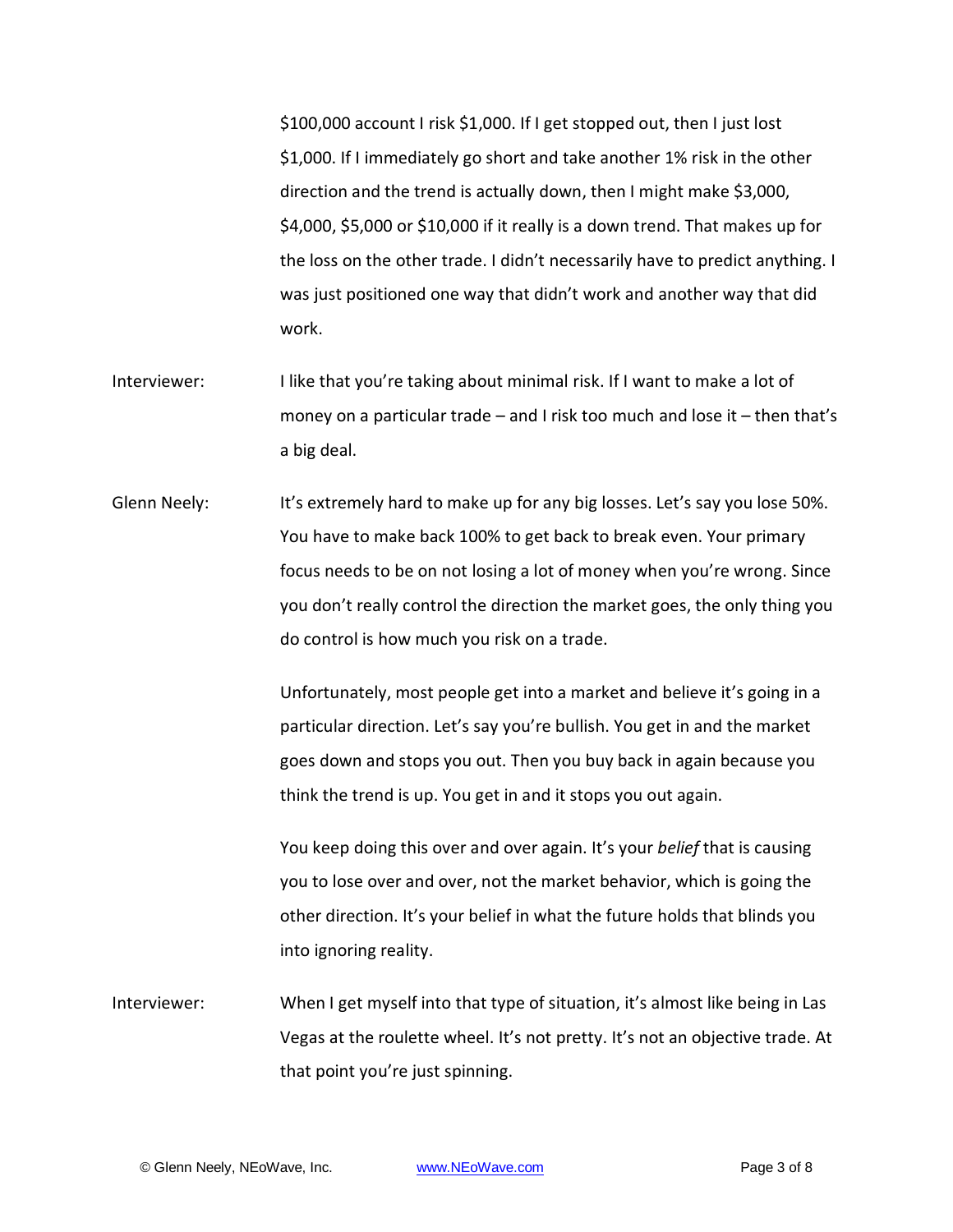Glenn Neely: In Vegas, they depend on you to not pay attention to how much money you're losing, which is part of the reason they give you free drinks and so forth. You get reckless.

> You're at a slot machine that pays \$1 million and costs \$1. You pull the lever and put in another dollar. You have maybe a whole bucket full of coins and you just get into it. You put your headset on and start singing along. And you keep playing. You might be drinking. You're not paying attention to the fact that every 5 seconds you're pulling out another \$1 out of your bucket.

All of a sudden, \$1,000 of coins in your bucket is all gone. You say, "Where did it all go?" It's like that. You're not paying attention to what you're losing. Most people just put their rose-colored glasses on and focus on what they hope will happen. They forget about the fact they're losing \$1 a minute.

Interviewer: What I'm hearing is that if I start losing in my trades, then I lose confidence too. I can get lost in the emotion. I'm upset and unhappy. I've lost money, and my confidence is eroding. If I'm not winning, I'm losing. It seems like there's this emotion that kicks in. I'm not hearing emotion from you. I'm hearing words like "control."

Glenn Neely: That's right. Let's look at it from a different perspective. Let's say that on a typical trade you're taking 5% or 10% risk, or sometimes even 20%. You get in and lose two, three or four times. You've lost 20%, 30%, 40% or 50% of your money in just a few trades. You're practically wiped out financially – and emotionally. You can't take that loss emotionally too many times. Of course, financially you can't either.

> Look at it from the other side. Let's say you risked only 1% and you lost five times in a row. Then you've only lost 5%. Each trade individually is a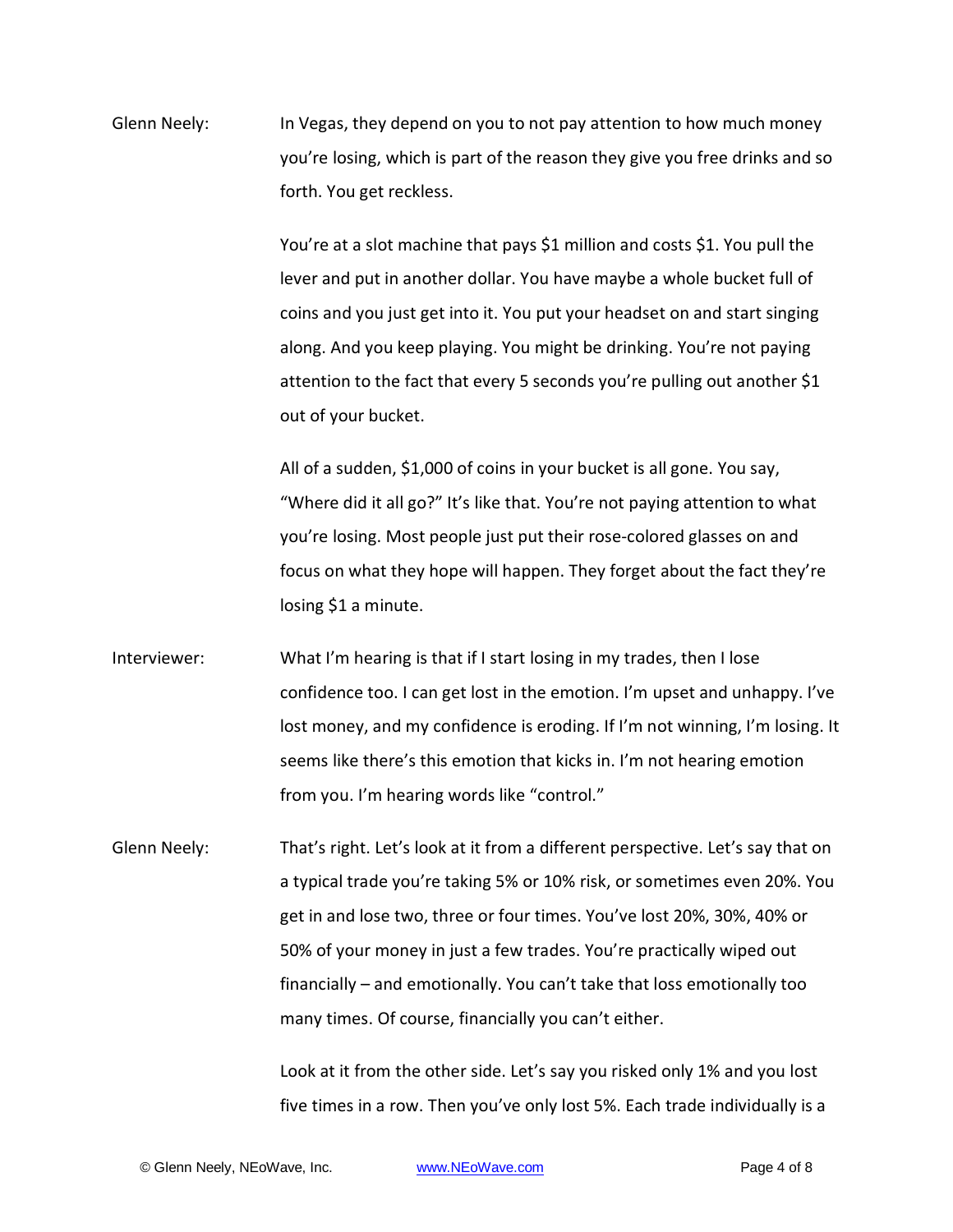non-event emotionally. If you have \$100 and you lose \$1, oh well, it costs \$3 just to take \$100 out of the cash machine at the bank. It's a tiny amount.

You always adjust the amount you can lose based on the new amount you have. Let's say you went from \$100,000 to \$200,000. Now you're risking \$2,000 (1%). If you go from \$100,000 to \$500,000, now you're risking \$500 (still 1%).

The dollar amount you risk is always relative to how much you have in your account, so the feeling of loss is always emotionally the same. It's very minor, and it allows you to do the right thing.

When you get into a trade and you only risk 1%, it's boring and not exciting. It's easy to do the right thing because if you lose 1%, oh well. If you're risking 5% or 10%, your emotions are like a rollercoaster. Every time the market goes up, you get all excited if you're long. If it goes down, you get fearful and you want to get out. You're panicking, adjusting your positions, moving your stocks and increasing your risk. It can drive a person crazy.

Keeping risk at 1% is crucial from many perspectives. One of those is keeping your emotions in check and just doing the right thing and not being enslaved by the market oscillations.

Interviewer: If I'm managing the risk and only risking 1% at a time, how does that set me up so that I can actually advance and have successful trading over the long run?

Glenn Neely: Here's a good strategy, which I've learned over the years. Let's say that you get in at \$1,000 and your stop is \$990 in the Gold futures market. Ten points times 100 ounces is \$1,000. That means you're risking 10 points or \$1,000. In this case we're going to assume it's 1% of your total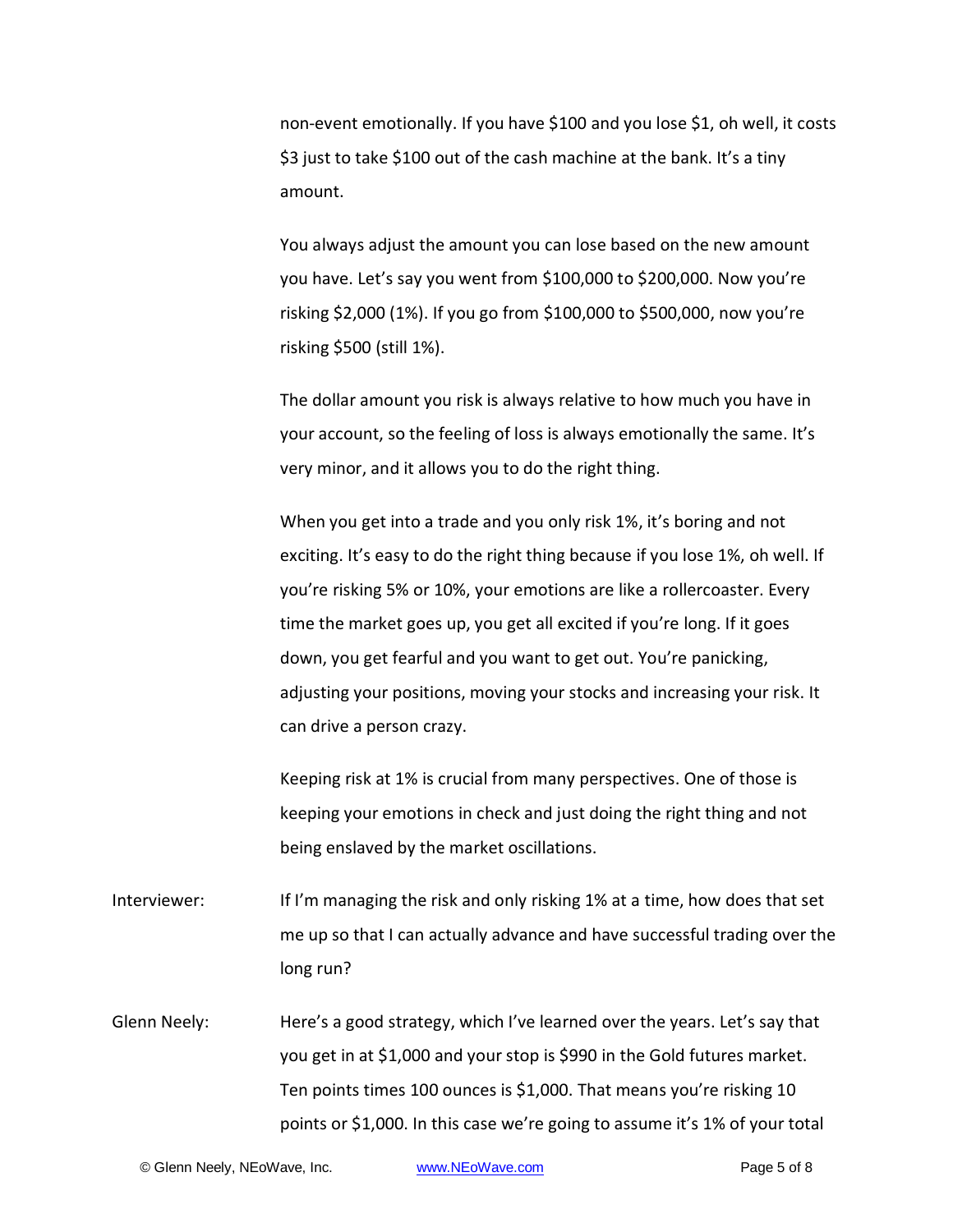capital. You're risking that 1% on entry. If the market moves \$10 in your favor, for every point that it moves in your favor after entry, you want to move your stop that one additional point upward. If it goes up five points, you've raised your stop five points. If it goes up 10 points, you're raising your stop 10 points *until you get to break even*.

This way, as long as you're even remotely correct for a short period of time about what the market is going to do, it gives you a chance 50%, 60% or 70% of the time to either reduce your risk or get it to zero before you get stopped out.

Emotionally, if you know your risk is zero, then you really don't care what happens. You can easily do the right thing after that. The market will almost always move in your favor at least a little bit. Very rarely do you get into a position in which it just goes straight down and stops you out immediately.

Most of the time it's going to move in your favor a little bit, allowing you to reduce the risk. The more you reduce your risk, the less emotional you'll be and the more comfortable you'll be.

As part of my service, my first-order priority whenever I take a trade is getting risk to zero as quickly as I can. Part of that is done the way that I just described. As long as you can do that, you can lose 10 times in a row. If you lose zero 10 times, you've lost nothing. It makes it easy to survive.

That one time out of 10 that you're right, you might make \$10 or \$20. If that's \$1,000 or \$2,000, you end up with a profit and you've done well. It's not about how often you're right or wrong. It's about how often you lose money when you're wrong. If you can get risk to zero every time, then you're not losing money so it doesn't matter if you're wrong.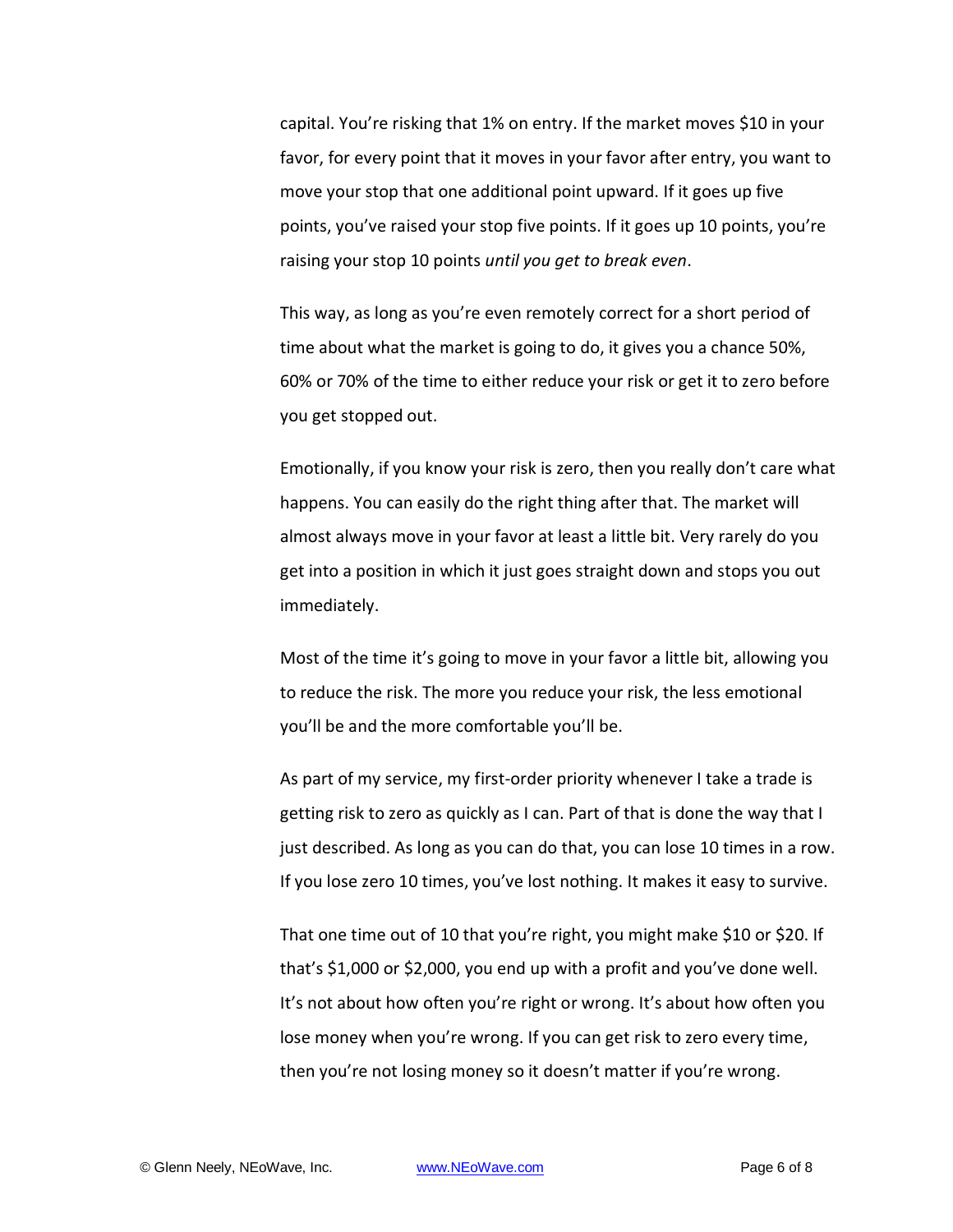Interviewer: It's fascinating in its simplicity. It's straightforward. It's not hype. It's simple.

Glenn Neely: It only took me 30 years to get to this point!

- Interviewer: Some of the most profound things are actually the simplest. I'm hearing that the answer is not to try to predict the future but to stay in the reality and stay present, like your car metaphor. Be present with where we are and what's going on right now. That keeps you objective instead of trying to worry about what might or might not happen in the future.
- Glenn Neely: You need to have a process to decide if you want to go long or short. I really don't care what process you use. You can use moving averages or forecasting systems. Whatever thing you want to use to decide whether you should be long or short is up to you.

But the minute you get in, you'd better make sure your risk is 1% or 2%, preferably 1% for beginners, and especially if you're not using some additional information help to reinforce your strategy. Preferably you risk 1% on entry, and then as quickly as possible get your risk to zero.

For every point the market moves in your favor, move your stop the same amount until you get risk to zero. Once you've done that, then either the trade works or it doesn't. If it doesn't work, then you've lost nothing. If it does work, you'll generally make way more than what you were originally risking. You'll probably make 2%, 3% or 4% on the trade as long as you follow this strategy.

Remember, it's not a matter of whether you're long or short and which the way the market is going. It's just getting in and using a strategy. If it turns out you're right about whatever direction you're in, you're going to make money.